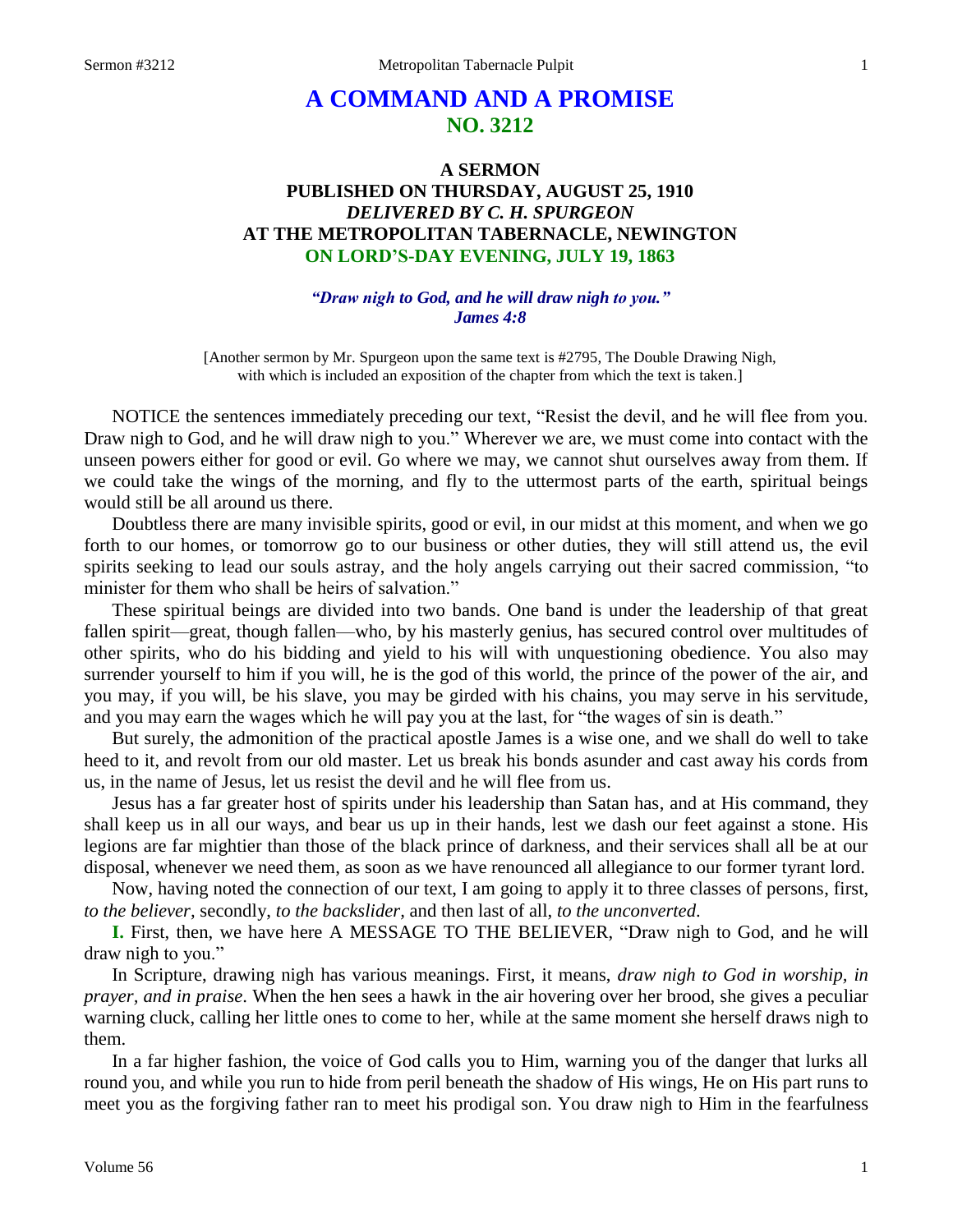and feebleness of your supplication, and He draws nigh to you in the faithfulness and almightiness of His everlasting love.

I am afraid that we often pray as if our God were at a distance from us, this can never be prevailing prayer. I do not despise that prayer which is like shooting an arrow up to the throne of God, but I love better still the prayer that grips the angel of the covenant, the prayer that stands foot to foot with Him, and wrestles with Him until the breaking of the day, and even then cries, "I will not let thee go, except thou bless me." If you can draw nigh to your Lord in prayer like that, He will certainly draw nigh to you, and you will be like a prince who has power to prevail with God and with men.

Let me encourage you, dear friends, who have been backward in your private prayers, or who have cried to Him as though He were a long way off. "Draw nigh to him." There are no bounds set around this mount of grace as there were around mount Sinai. You may climb up to the place called Calvary, and clasp to your bosom the Christ who there died upon the accursed tree, for He is your Brother, your Friend, your Savior, your all in all, if you are truly trusting Him.

So to you I say, as Paul wrote to the Hebrews, "Let us therefore come boldly unto the throne of grace, that we may obtain mercy, and find grace to help in time of need." "Draw nigh to God, and he will draw nigh to you." Come near to Him and you shall soon have an answer to your prayers.

It is the same with praise, and I am afraid that often we do not really draw nigh to God when we are professing to praise Him. I know that, sometimes, when we are singing God's praises in our great assemblies here, we are drawn very near to the gates of heaven. At such times I have felt as though I were swimming in an ocean of sacred delight. It should be so with every act of worship, it should all draw us nearer to our God. There are times when we feel more closely drawn to Him in the closet of private prayer than in the public services of the sanctuary, but still, there is a special blessing attending united prayer and praise which is not to be realized elsewhere.

I remember reading of a Jew who would not open a business in a certain town because there was no synagogue in it, and I wish that Christians would always be as careful to settle down, if possible, in a place where they would not lack religious privileges, for prayer and praise, like the two wheels of the chariot which carried Jacob down to Joseph, bring us near to our beloved Lord and Master, and He, at the same time, comes to meet us, and draws nigh to us.

But I find that in Scripture, the term, "Draw nigh to God," is often used in the sense of *asking counsel of God*. Thus the Israelites, when they were in perplexity or difficulty, consulted the priest, and he, wearing the ephod and the breastplate with the mysterious Urim and Thummim, was able to interpret the will of God as it had been revealed to him, and now, though no sacred ephod or breastplate is worn by mortal man, though the ancient oracles are dumb, and though no earthly prophet speaks infallibly according to the will of God, you may still draw near to God Himself, in the name of Jesus Christ His Son, and seek the guidance of His ever-blessed Spirit. I hope you will do so at every step of your life, for what step is there that is not important?

Those that seem to us to be of the least significance may be the very ones that will the soonest lead us into mischief. But there are certain periods in our history when it is absolutely necessary that we should say to ourselves, "Let us consult the Lord about this matter." Many of you would never have been in the trouble in which you now are if you had but waited upon God before you took a certain course which has brought you nothing but sorrow. We heedlessly run before the fiery cloudy pillar moves, and when we find that we have rushed into the waste howling wilderness, we lay the blame for our own folly at the door of God's providence.

Let it not be so with any of you, dear friends, let every morning's plans be spread out before the Lord to see whether they meet with His approval, and let every evening's joys and sorrows be brought to Him that He may show you how to glorify Him in all that happens to you. Solomon truly said, "He that trusteth in his own heart is a fool," and David just as truly said, "But he that trusteth in the LORD, mercy shall compass him about." You need never lack divine guidance, for you can have it by asking for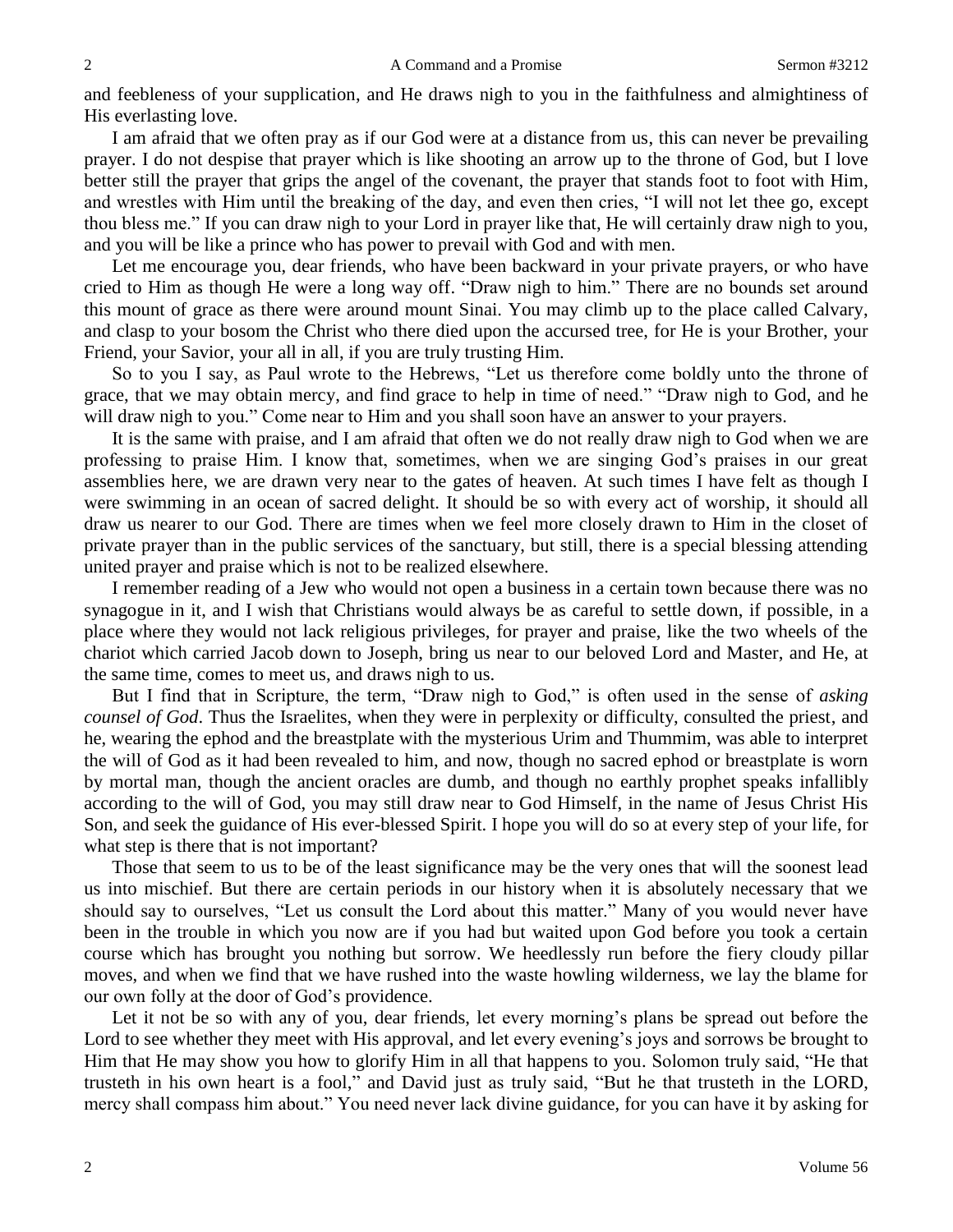it. God is willing to guide you if you will only seek His guidance. See to it, then, that you practice the text in the sense of asking counsel of God, "Draw nigh to God, and he will draw nigh to you."

There is a third meaning to the phrase, "Draw nigh to God," it is used in the sense of *enjoying communion with God*. There are some here who do not understand what I mean by communion with God, they are completely puzzled by the very simple language of the apostle John, "Truly our fellowship is with the Father, and with his Son Jesus Christ."

There are hundreds and thousands of people, constantly attending church or chapel, who do not know the meaning of the word "communion." If you were to ask them what they understand by it, they would probably say that it means eating a piece of bread and drinking a little wine at the Lord's supper. And more than that, if they were to ask me to explain to them what true spiritual communion with God means, I should probably fail to make them comprehend it, yet you who, by grace, have been enabled to drink of these cooling streams, know well what that communion means.

Some of you, who have been the most deeply taught of the Spirit, could sing through the whole Song of Solomon and see your Beloved in it all, while to others it is only an Eastern love song which is to them quite incomprehensible. You know Christ, not only by faith, but by a sort of second sense which makes Him very real to you. You have drawn near to Christ and talked with Him, and He has drawn near to you and talked with you, and He has been nearer to you and dearer to you than any earthly friend has ever been.

Oh, what joy believers know when they realize Christ's presence, when His left hand is under their head, and His right hand does embrace them! Talk of heaven—such communion is heaven begun below. When heaven's gates are opened wide, and the celestial sunshine comes streaming through, it falls upon the eyes that have been illuminated by the Holy Ghost, that is true spiritual communion, and the glorified spirits above do but know that bliss to the full in knowing God, and rejoicing in the glory of God in the face of Jesus Christ.

Perhaps, my dear brother, you have been reading Rutherford's letters, and you have said to yourself, "Alas! I cannot hope to enjoy such communion with Christ as Rutherford enjoyed." But why should you not? Read our text again, "Draw nigh to God, and he will draw nigh to you." You, my dear sister, may have read the life of Madame Guyon, and you have said, "What an angel in human form that woman must have been!" But if you draw nigh to God, you may have as much love to Christ as she had, and you may enjoy as much fellowship with Christ as she had, for "He will draw nigh to *you."*

You have envied Mary because she sat at Jesu's feet, or you have wished that you had been John, to lean your head upon your Master's bosom, well, you may do both these things in a spiritual sense, and that is better than the carnal. "Draw nigh to God, and he will draw nigh to you." To *you*, even to you, the very feeblest of those who resist the devil, will God draw nigh if you draw nigh to Him.

I think, however, that there is another meaning in our text, and that is, "draw nigh to God" *in the general strain and tenor of your life*. We all know that the sun, the great center of the solar system, has several planets revolving around him, some of them comparatively near, others at a greater distance, and some still more remote, and Jesus Christ, the great Sun of righteousness, has His people revolving around Him as the planets circle round the sun. Some of them are very near the great central Luminary, others are far away, at a vast distance from Him, and others are neither very near nor very far off, but somewhere between the two.

There are some believers who are like the planet Mercury. You do not often see that fast revolving planet because it keeps so near the sun that it is usually lost in his bright rays. So is it with some Christians, the world knows little of them, they make no noise as they move along in their appointed orbit, and they keep so near to Christ that they seem to be absorbed into His radiance. Their thoughts are so much occupied with Christ, their heart's affection is so fully given to Him, that they do not talk much about earthly things, their great desire is to live in close and hallowed fellowship with their Lord.

There are others who are like the planets that are far away from the sun, yet some rays of light and heat reach even them, and those believers who are living at a distance from Christ have some of the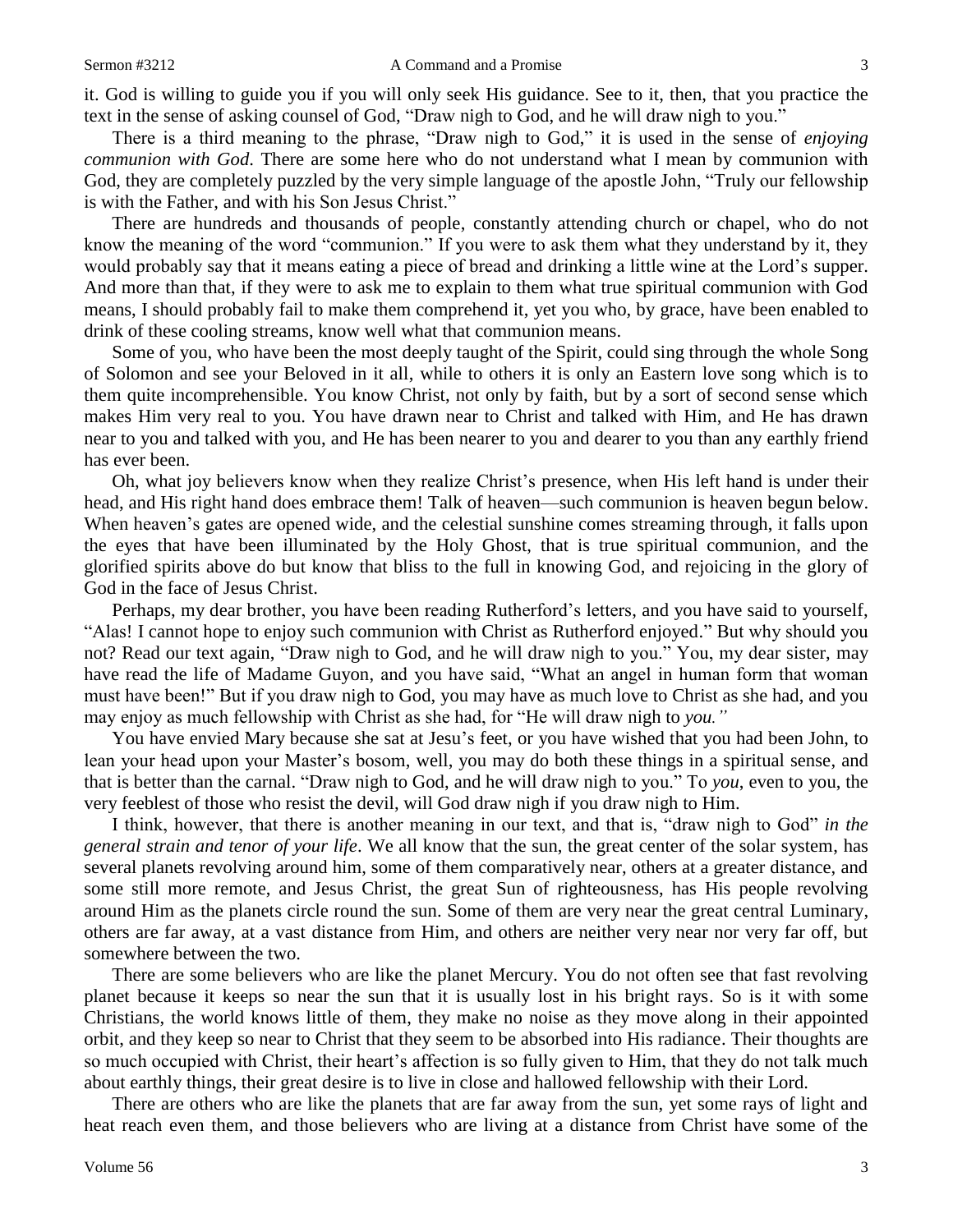divine light and heat within them, but oh, so little compared with what they might have! Oh, that you, who are so far off from God, would leave your distant orbits and draw nigh to Him, for then He would also draw nigh to you!

You know, dear friends, that there is almost as much difference between some Christians and others as there is between Christians and worldlings—I said almost, for there is not quite the same difference, though there is nearly the same. There are heights of lofty consecration and of intimate communion with Christ, to which some believers have attained, but of which others have not yet even dreamed. There is an inner circle of fellowship into which only a few privileged saints have ever entered, these are the elect out of the elect, who have been distinguished above all the rest of Christ's disciples by the loftier grace which has been their peculiar characteristic.

Oh, that we had many more such Christians in all our churches! There are a few of them scattered about Christendom, like grains of salt, but we need many more of them—men who, like Moses, have their faces made to shine with a supernatural brightness because they have dwelt with God upon the mount of secret communion—men who are not afraid to die because they have looked without alarm into the face of God, through Jesus Christ their Lord—and men who have learned how to live as becomes the Gospel of Christ, and there is no higher life than that.

Brethren and sisters in Christ, "draw nigh to God," press towards the highest degree of godliness that is possible for you to obtain, seek to have the closest communion with Christ that mortals can ever know while here on earth. Do not be content to be in the outer courts, the lobbies, the ante-chambers of religion, strive to gain admission to the very holy of holies itself, for that is where your Lord would have you to be.

You know that there is a sort of border-land where many professors live, where a man is thought to be a Christian, but all the while he is not half a Christian. He is counted among the saved, yet he lives on the very borders of damnation, and if at the last he is saved, we shall sorrowfully have to add, "yet so as by fire." In some respects he is a righteous man, as Lot was, yet like Lot, he dwells in Sodom. He is in some ways a good man, as Noah was, yet like him, he falls into shameful sin.

Oh, that we could all rise above this wretched condition, and live continually so close to Christ that men would take knowledge of us that we had been with Jesus, and had caught something of His spirit, and had been so changed by grace that we were far more like Him than we now are!

There I leave my text with the believer. I would fain draw you nigh to God, beloved, by my words, if I could, but I know that He must Himself draw you by His grace if the drawing is to be effectual. So let this be your prayer and resolve this very moment, "Draw us, and we will run after thee."

**II.** Now, in the second place, we have in our text AN ENTREATY TO THE BACKSLIDER, "Draw nigh to God, and he will draw nigh to you."

I must speak but briefly on this point, but I need to be as earnest as I am brief.

So, backslider, you have come in here tonight, a friend, who is up from the country, persuaded you to accompany him, or you would probably not have been here, for you have almost given up going to a place of worship, and you think there is no hope for you. *Friend, do you know what your doom will be if you continue as you now are?* Have you ever read the story of Judas? Do you know what became of Demas, and Simon Magus, and Alexander the coppersmith, and others who turned aside from the faith in the days of the apostles? Remember those terrible yet inspired words, "If we sin willfully after we have received the knowledge of the truth, there remains no more sacrifice for sins, but a certain fearful looking for of judgment and fiery indignation, which shall devour the adversaries."

It would have been better for you never to have had any knowledge of the truth, than to have known it, and then sinned willfully against it, and so, after all, to be a castaway. If you are a true child of God, though a wanderer from His ways, you will be brought back to Him, and I pray that you may be brought back to Him this very hour, but if you are an apostate, a backslider in heart, you will be filled with your own ways. Having filled up the measure of your iniquity, you will be driven from God's presence into the place of woe where hope and mercy never can come.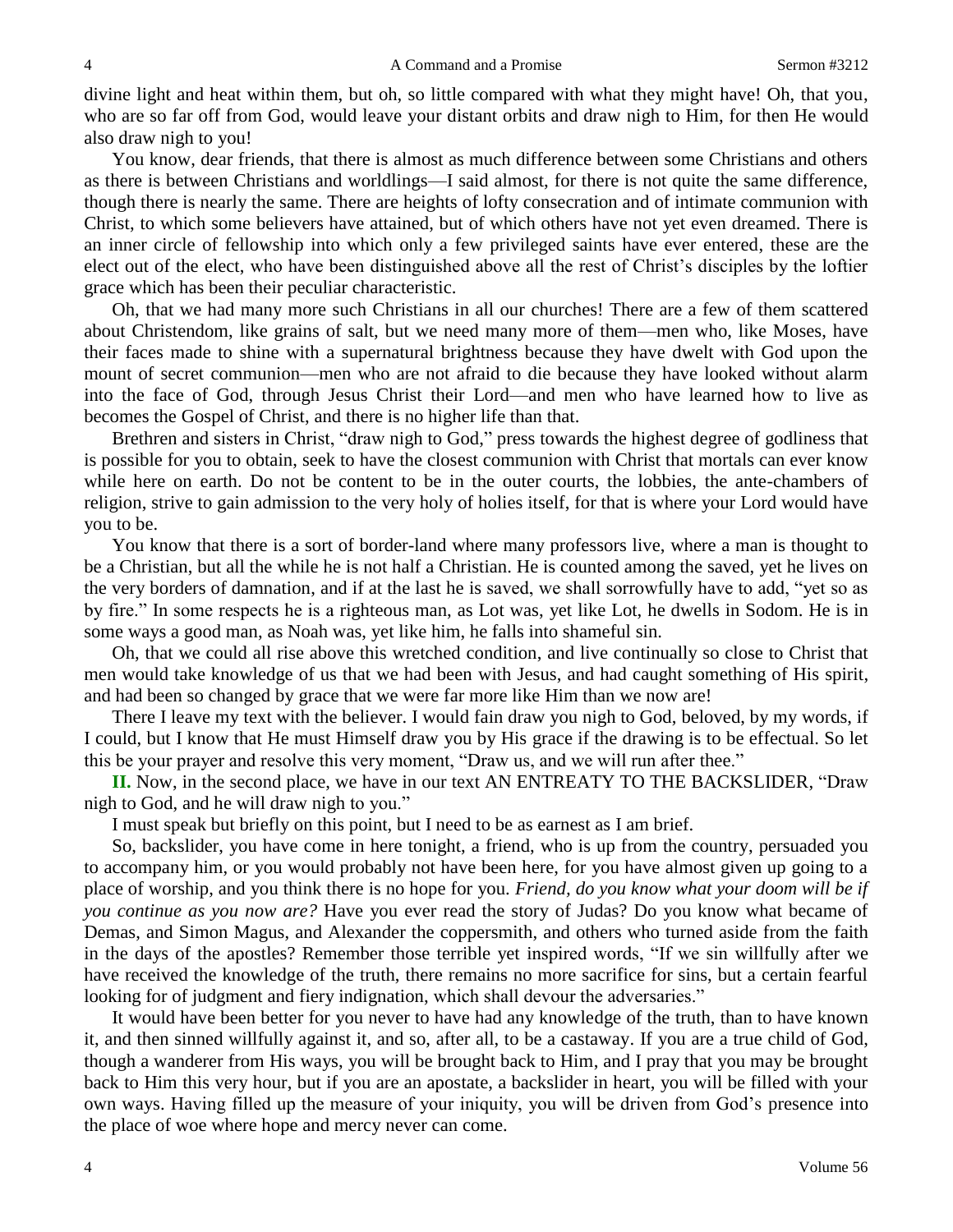Yet listen to me, backslider, *this terrible sentence has not yet been pronounced on you*. The voice of God still cries to you, "Draw nigh unto me." Whither art thou flying, my brother? Are you seeking to escape from God's righteous judgments? That is impossible, for His thunderbolts will soon overtake you, and seal your eternal doom. Run not away from Him, but draw nigh to Him, cast down your weapons of rebellion, and fall prostrate before Him, seeking the forgiveness which He is willing and waiting to bestow upon you.

Let me take you by the hand, and try to encourage you to come near to the Lord this very moment. Do you ask, "How can I come near to Him?" Come just as you came to Him at the first. Perhaps you reply, "But I never really came to Him aright." Then come to Him aright just now. I came to Him as a sinner, and He gave me a hearty welcome, and He will receive you just as graciously if you only come to Him with wholehearted repentance for your sin, and true faith in Jesus Christ as your only Savior.

But here is one who did run well, yet she has been hindered. Backsliding woman, remember that your God is married to you, and that He bids you return to Him. Backsliding man, you have turned aside from your God, yet He loves you still, and cries out to you, "Return, return, return." The Lord still says, as He did in Jeremiah's day, "Return, ye backsliding children, and I will heal your backslidings." Oh, that you would reply even as they did, "Behold, we come unto thee, for thou art the Lord our God"!

I am sure that you are not happy in your present condition, on the contrary, you are as sad and miserable as you can possibly be. This very house of prayer reminds you of your former privileges and joys, of the days when you delighted in God, and felt that you were indeed on your way to heaven. You cannot be content to live in the far country among the swine that are not fit companions for you, leave the husks to the pigs, they can never satisfy your hunger.

Come back to your Father, poor prodigal! Though your clothes are in rags, though you are steeped in filth, though you have sinned most grievously, come back to your Father, and He will receive you with open arms and open heart. I will not act towards you as the elder brother did to the prodigal, but I will welcome you as a brother if you are indeed a brother, and if you are not a brother, you are a sinner, and "this is a faithful saying, and worthy of all acceptation, that Christ Jesus came into the world to save sinners," even the very chief.

So, "believe on the Lord Jesus Christ, and thou shalt be saved." Put your soul's affairs into His hands, ask Him to be your Advocate, to plead your cause before the King, He never yet lost a case that was entrusted to Him, and He will not lose yours.

**III.** I have almost anticipated the last division of my discourse, but I must close by giving from my text AN INVITATION TO THE UNCONVERTED, "Draw nigh to God, and he will draw nigh to you."

The great Gospel rings out again, and the same note sounds to the sinner as to the saint, not that there is any implication in this text that the sinner can draw nigh to God by his own unaided power, or that he comes first, and God comes next, or that there is any natural willingness in the sinner to come to God.

The text seems to me *to show the difference between the law and the Gospel*. God said even to Moses, the chosen leader of His ancient people, "Draw not nigh hither: take off thy shoes from off thy feet, for the place whereon thou standest is holy ground." But under the Gospel God says to the sinner, "Draw nigh hither, 'tis true that this is holy ground, but it is sprinkled with blood, the blood of My only begotten and wellbeloved Son, and if the blood is also sprinkled upon you, you may draw nigh and you cannot come too nigh, so come and welcome, sinner, come."

If it were a question of merit, or of justification by the works of the law, the sinner might well try to fly from the avenging hands of divine justice, but on the ground of divine love, and pity, and mercy, and free and sovereign grace, the sinner may draw nigh to God though he has nothing to recommend him, he may come just as he is, and God in mercy will draw nigh to him.

Should there be here a swearer, a drunkard, or one who has committed the foulest of sins, the text says to him in the sense in which I have explained it, "Draw nigh to God, and he will draw nigh to you." Sinner, if you repent of your sin, and trust in Jesus as your Savior, God will not spurn you, and drive you from Him, but He will draw nigh to you as you do draw nigh to Him.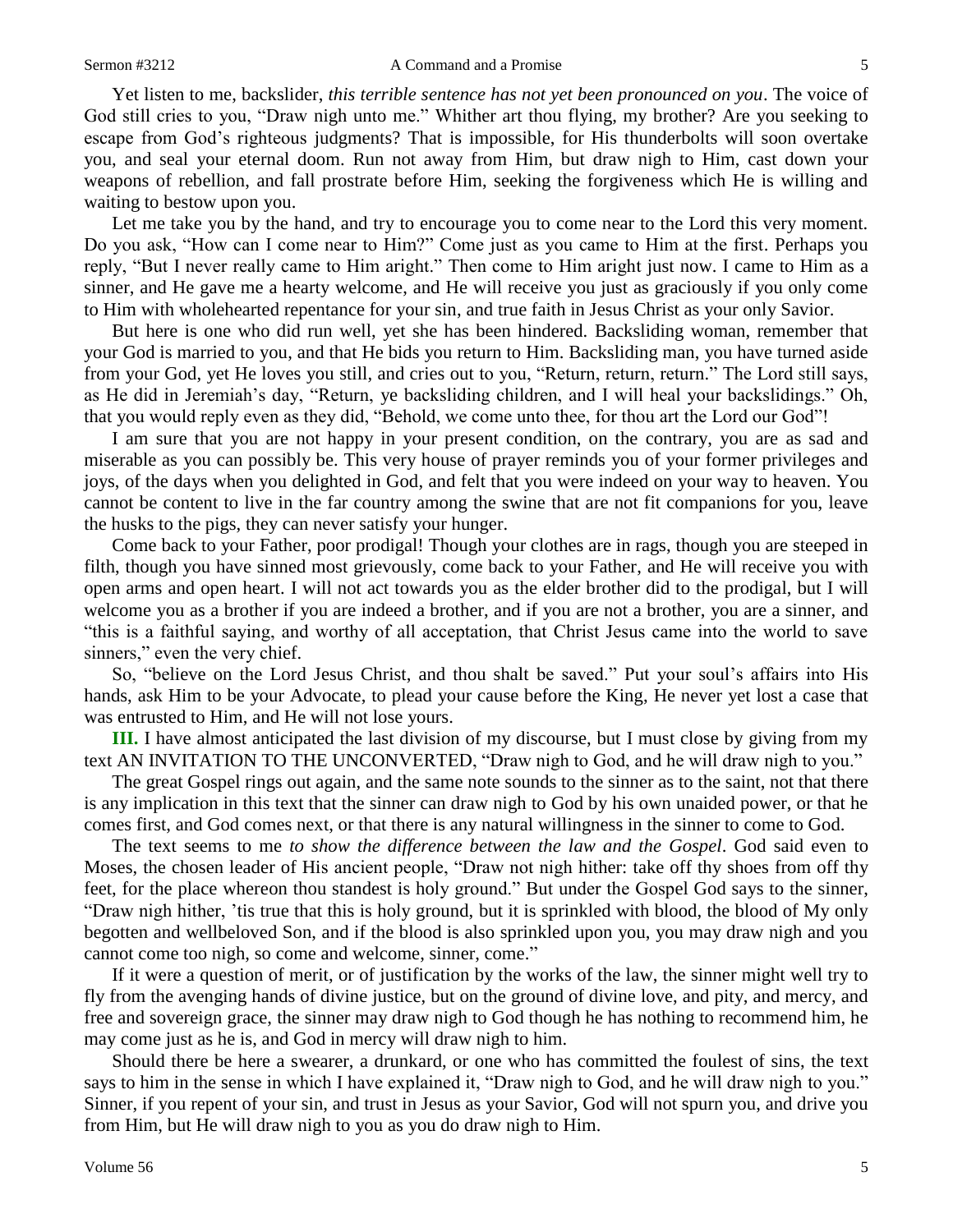Then next, the text *shows the sinner what God means to do for him*. He means to draw the sinner nigh to Himself, and then Himself to draw nigh to the sinner. This is done in two ways, it is done, first, by what Jesus did for us when He rent the veil that separated us from God, and it is done, next, by what the Holy Spirit does in us when He rends the veil that hides God from us. There are, or were, these two veils—the veil that concealed the visible manifestation of God from men, which was rent asunder at the moment of Christ's death—and the veil that is over our own hearts, which conceals God from us until the Holy Spirit takes it away, and we see God in Christ Jesus reconciled to us by the death of His Son.

I fear that there are even some in this congregation who are living just as if there were no God at all. If there really were no God, you would probably not be any different from what you are now. God is not in all our thoughts, or if you ever do think of Him, you say, with the fool of whom the psalmist tells us, "No God—no God for me, I want no God, and so far as I am concerned, there is no God."

Well then, if you are ever to be saved, you will have to be brought nigh to God by a power altogether outside yourself, you will have to be made to feel that God is One whom you must love, you will be reconciled to Him by the death of His Son, and your heart will be filled with love to Christ through the gracious influences of the Holy Spirit.

The text further *shows what God will lead the sinner to do for himself*. Ungodly man, if you are ever to be saved, you must draw nigh to God in prayer. Go to Him at this moment, just where you are sitting, and confess all your sin to Him, there is no need for you to utter a word that any of us can hear, for God can read the language of your heart.

Then you must draw nigh to Christ by faith. Just as that poor woman in the crowd touched the hem of His garment and was immediately made whole, so must you, by faith, get into contact with Christ. Trust in Him as your one and only Savior, and He will certainly save you, and this shall be the grand result of it all, you will draw nigh to God, and He will draw nigh to you.

Oh, that you would now cry to Him, "God be merciful to me, a sinner." That will be drawing nigh to God in penitence and contrition and supplication, and He will draw nigh to you in gracious acceptance and blessing, and then, one day, He will call you to draw nigh to Him in heaven itself, to sit at His table in glory, to feast with Him in His kingdom. Then shall you, even you, wear a crown, and wave a palm, and forever adore that matchless grace which first drew you nigh to Him, and then draw nigh to you.

If there is one here who will go home to pray, "Draw me nigh, O God!" or better still, if there is one anywhere in this vast throng, whose heart is praying, "Lord, save me, draw me with the cords of a man, (even the man Christ Jesus, the Friend of sinful man), with the bands of love, O God, draw nigh to me, for I would fain draw nigh to You,"—if there is one here whose eye has in it the tear of penitence, I point that one to Jesus hanging on the cross, and say—

> *"There is life for a look at the Crucified One; There is life at this moment for thee; Then look, sinner—look unto Him, and be saved,— Unto Him who was nail'd to the tree."*

Remember that the Son of God, the Lord of life and glory, suffered indescribable shame and ignominy, and at last death itself, for sinners, for every sinner who trusts in His great atoning sacrifice. If you are trusting in Him, that is proof positive that He died for you, died in your room and place and stead, died that you should never die, for He bore all the punishment that your sin deserved, so there is none left for you to bear. He drank to the last dregs the cup of wrath that was your due, so there is not one drop left for you to drink. He suffered all that could ever have been your portion even in hell itself, for, being infinite, there was no limit to His agonies, and now, for you, there is no hell, no torment, no condemnation. You may know assuredly whether Christ did die for you or not, do you trust Him? Will you trust Him now? Will you say—

*"Just as I am—and waiting not*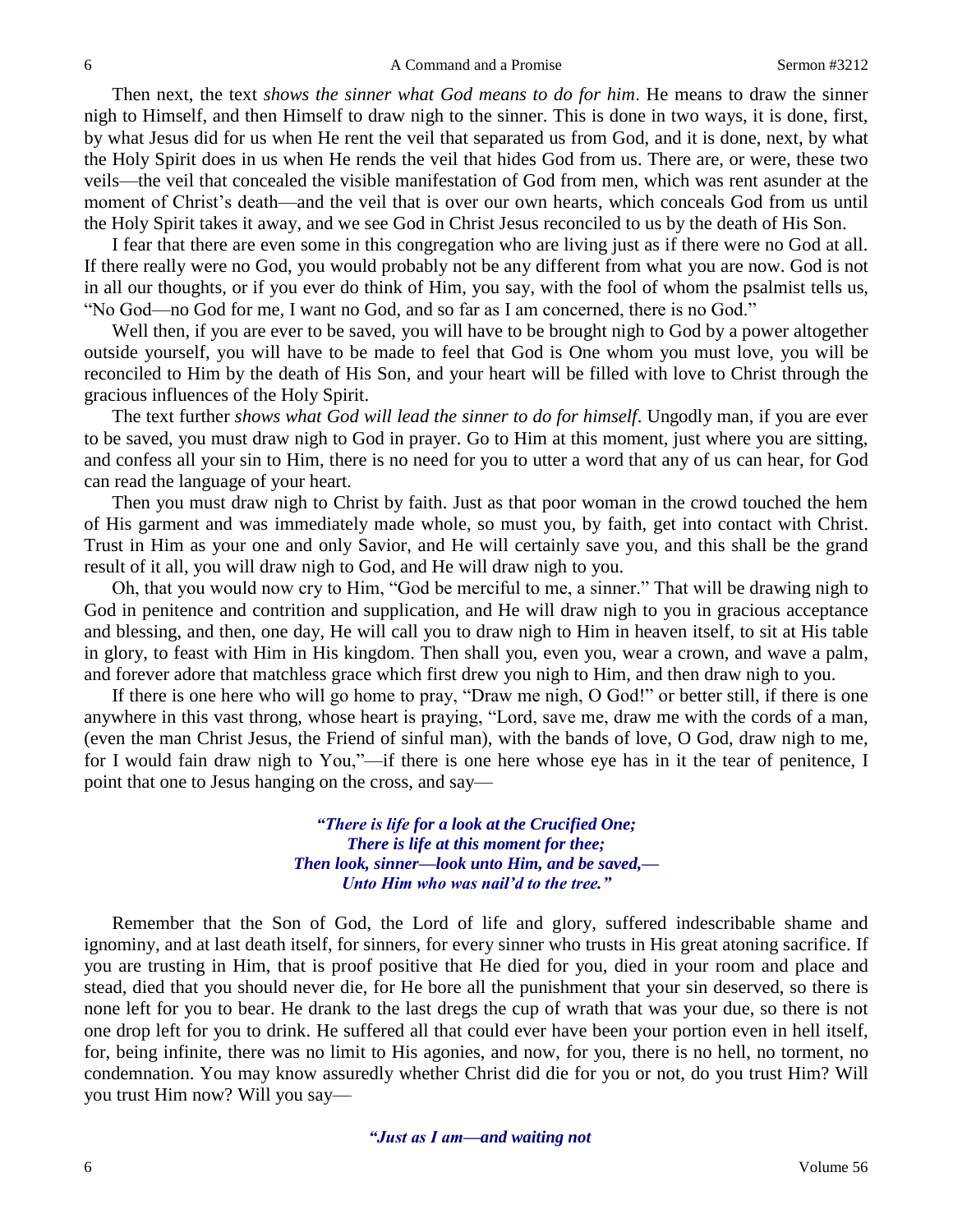### *To rid my soul of one dark blot, To Thee, whose blood can cleanse each spot, O Lamb of God, I come"?*

If You have said that from your heart, you are now a saved soul, and you may go to your home rejoicing in the Lord, for your sins, which were many, are all forgiven, and you are on your way to heaven. God grant that it may be so, for Jesus Christ's sake!

## **EXPOSITION BY C. H. SPURGEON**

## *JAMES 1*

**Verse 1.** *James, a servant of God and of the Lord Jesus Christ, to the twelve tribes which are scattered abroad, greetings.* 

The apostle James evidently believed in no lost ten tribes, as some nowadays do. They were never lost, the Israelites whom we see nearly every day belong to some of all the twelve tribes, so James addressed his epistle, "to the twelve tribes which are scattered abroad, greetings."

**2.** *My brethren, count it all joy when ye fall into divers temptations;*

Or trials; [See sermon #1074, All Joy in All Trials].

**3-5.** *Knowing this, that the trying of your faith worketh patience. But let patience have her perfect work, that ye may be perfect and entire, wanting nothing. If any of you lack wisdom,—*

That is just what most of us lack, "If any of you lack wisdom,"—

**5.** *Let him ask of God,—*

That is the short road to true knowledge—to pray. Study is good, no doubt, for the acquisition of knowledge, but praying is the best way to obtain true wisdom.

**5-6.** *That giveth to all men liberally, and upbraideth not; and it shall be given him. But let him ask in faith, nothing unwavering.*

For the very essence of prayer lies in believing that God can and will give us the things which we seek at His hands.

**6.** *For he that wavereth—*

The man who does not know whether prayer will succeed or not—

**6.** *Is like a wave of the sea driven with the wind and tossed.* [See sermon #2537, A Warning to Waveres].

You can never tell what will become of the wave, it goes just where it is driven, and there are many men who can be good, after a certain fashion, if they are in good company, but they can be just as bad if the wind blows from another quarter. But if we have true faith in God, and true faith in prayer, we shall not be "like a wave of the sea driven with the wind and tossed."

**7.** *For let not that man think that he shall receive any thing of the Lord.*

What the wild waves are saying, we know not, so is it with a man who is "like a wave of the sea." He utters words without meaning, and his prayer dies away like the roar of the billows upon the shore when the fury of the storm has abated. "Let not that man think that he shall receive any thing of the Lord."

**8.** *A double minded man—*

A man with two minds, a mind to the religious, and another mind to enjoy the pleasures of the world—such a man—

**8.** *Is unstable in all his ways.*

There is nothing solid or substantial about him, nothing enduring, you cannot reckon on him, for he is blown hither and thither, as chaff flies before the wind.

**9.** *Let the brother of low degree rejoice in that he is exalted:*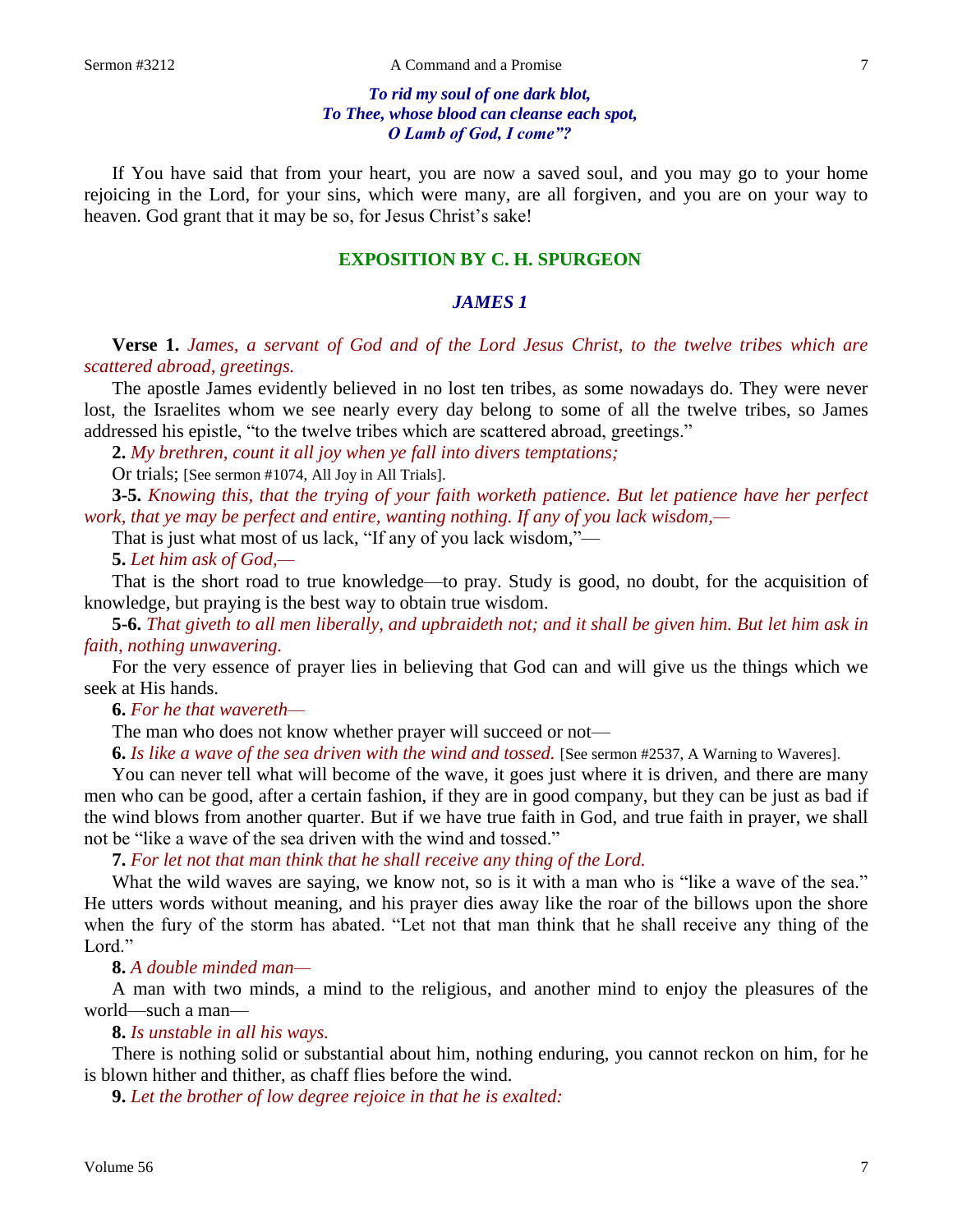For the Gospel lifts him up out of his poverty, and makes him a child of God, who is spiritually rich even though he is poor in temporal things.

**10.** *But the rich, in that he is made low: because as the flower of the grass he shall pass away.*

Let him not therefore reck upon his wealth as though it were anything but a trust and a burden laid upon him, for he will have to leave it, and he himself, "as the flower of the grass, shall pass away" Let him rejoice to get down to the Rock of Ages, let him lay hold of eternal things as if he had nothing else in which he could trust.

**11-12.** *For the sun is no sooner risen with a burning heat, but it withereth the grass, and the flower thereof falleth, and the grace of the fashion of it perisheth: so also shall the rich man fade away in his ways. Blessed is the man that endureth temptation:* [See sermon #1874, A Discourse upon True Blessedness Here and Hereafter].

Or trial, the man that holds on and holds out under it, and does not give way under it, blessed is the man that is tried:—

## **12-13.** *For when he is tried, he shall receive the crown of life, which the Lord hath promised to them that love him. Let no man say when he is tempted, I am tempted of God:*

Here we must take the word "tempted" in its dark meaning, for the Scriptural word "temptation" means two very different things. When we are drawn towards evil, that is the black meaning of the word temptation, but when we are tested or tried in order that it may seen that the good in us is real, that is the bright meaning of the word temptation. In that sense, God did tempt (try or test) Abraham, but not in the other sense.

**13-15.** *For God cannot be tempted with evil, neither tempteth he any man: but every man is tempted, when he is drawn of his own lust, and enticed. Then when lust has conceived, it brings forth sin: and sin, when it is finished, bringeth forth death.*

There is the parentage and the progeny of sin. Sin comes of unbridled desire. A man feels that he must have a certain thing, right or wrong, he is determined to have it. Then there comes of that determination the overt act of sin, and what comes of that? Why, death, for every sin in its measure helps to kill us, to destroy that which is the real life of our manhood. Every sin is a drop of poison. There are sweets that are poisonous, and the pleasures of sin are of this kind, and let the poison of sin alone, let it work in its natural way, and it will bring forth death. That man, therefore, who lives in sin, and loves it, has nothing before him but everlasting death, he may well tremble.

**16-17.** *Do not err, my beloved brethren. Every good gift and every perfect gift is from above,—*

It never comes from within our own hearts, it does not even come by imitation of better men, it must come from God.

**17.** *And cometh down from the Father of lights, with whom is no variableness, neither shadow of turning.*

As every sunbeam comes from the sun, so all grace and virtue must come from God, with whom there is neither parallax nor tropic, as there is with the natural sun. He never declines, He never varies, but He is ever the same.

Now, in proof that every good thing in us comes from God, James says that our very spiritual life comes from God—

## **18.** *Of his own will begat he us with the word of truth, that we should be a kind of firstfruits of his creatures.*

True believers have been twice created, and the second time we were begotten again by the Word of God that became the living seed within our spirits, out of which the new life grew, and now we are "a kind of firstfruits of his creatures." Just as the first ears of ripe corn were brought into the sanctuary, and dedicated to God, so are all true believers consecrated persons, the "firstfruits of his creatures."

**19-20.** *Wherefore, my beloved brethren, let every man be swift to hear, slow to speak, slow to wrath: for the wrath of man worketh not the righteousness of God.*